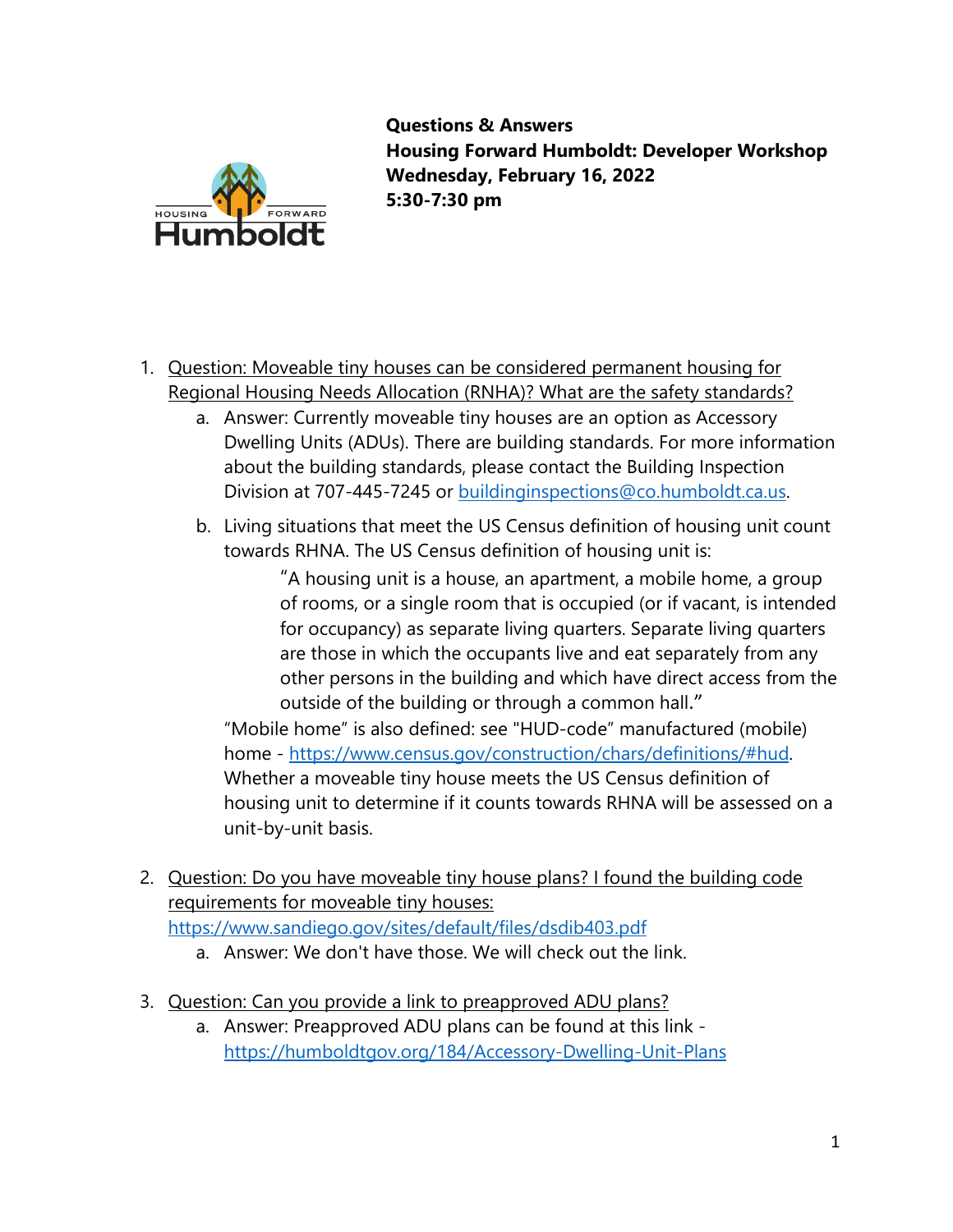- 4. Question: Do the incentives apply to Eureka, Arcata etc.? Or just unincorporated county urban clusters?
	- a. Answer: The state law initiatives apply in the cities as well. The cities may be taking on the work locally and we encourage you to contact the city where the parcel is located for more information.
- 5. Question: [Multifamily Rezone Project] Does the general public get to provide any input on the housing inventory for Path 1 & Path 2? If yes, how does the process work?
	- a. Answer: Yes, in both cases there will be noticed public hearings before the Humboldt County Planning Commission and Board of Supervisors. The public hearings would have opportunities for the public to share input in addition to via email.
- 6. Question: Are any public hearings coming up?
	- a. Answer: Not at this time. Pathway 2 up-zones, which are up-zones using SB 10 (= 10 housing units per parcel), are anticipated to advance to the Planning Commission late summer/fall 2022. The Pathway 1 up-zones of the Multifamily Rezone Project are tracking for 2024.
- 7. Question: How long does it take to split a parcel under SB 9?
	- a. Answer: It's still requiring a subdivision administrative decision, tentative approval, then preparing a record and a subdivision map to actually create the lots. Some of this requires a surveyor. Historically, we tell people who do traditional subdivisions, they take up to 6 months through hearings, timing with surveyor and other things may affect timeline.
- 8. Question: What rates are available through the county loan funds?
	- a. Answer: We have several loan products. For HOME that would likely be 0% for 15 years, with affordability restriction on it for 60% of area median income (AMI). For owner-occupied rehabilitation, it would be 3% simple interest, fully deferred for 30 years. This would be the same for first time home buyer loans. The problem right now is home prices have risen so far so fast, even with loans, homebuyers are unable to get an accepted offer.
- 9. Question: I am interested in an ADU.
	- a. Answer: We invite you to attend our upcoming Accessory Dwelling Unit (ADU) Workshop via Zoom on Wednesday, April 13<sup>th</sup> from 5:30-7:30 pm. During this workshop, you'll learn more about the resources and tools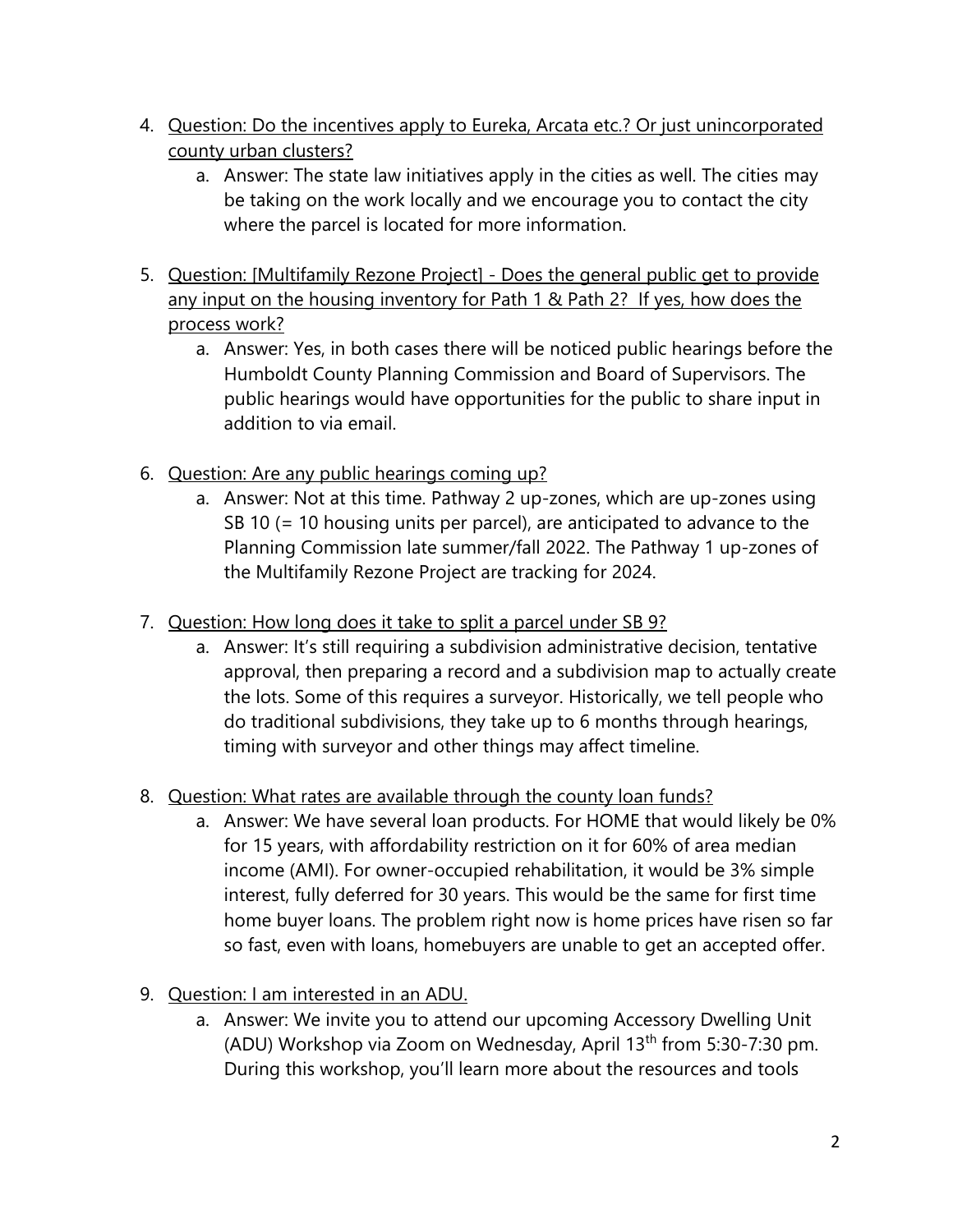available to you through Humboldt County's Planning and Building Department aimed to help you build an ADU on your property.

Register & join via the web (recommended): [bit.ly/WorkshopADU](https://bit.ly/WorkshopADU) Link is case sensitive Or call in via phone: +1 669 900 9128 Zoom meeting ID: 859 0340 3711 Closed captions available

- 10. Question: Have all of the parcels for the Multifamily Rezone Project Paths 1 and 2 been chosen or is the process continuing?
	- a. Answer: Parcels are not being chosen. Property owners volunteer their properties. We have created an online application form and interested property owners complete the online application form to volunteer their property. We anticipate the application period will close in April 2022. Multifamily Rezone Project webpage [https://humboldtgov.org/653/Multifamily-Rezone-Project.](https://humboldtgov.org/653/Multifamily-Rezone-Project)
- 11. Question: Are coastal zone rezone fees for SB 10 or low-income inventory upzone paid by property owner or the County?
	- a. Answer: As part of the properties being up-zoned under SB 10, one of the incentives is that the normal application fees are being underwritten by the County if you volunteer your parcel.
- 12. Question: Will phased development over time be allowed under the two multifamily up-zone programs?
	- a. Answer: What the program does is it creates the zoning for the development to occur. When construction occurs is up to the property owner and developer. Some properties are phased and work with County staff to address that.
- 13. Question: We've recently acquired a couple of apartments complexes in the Eureka area, who do we contact to discuss what type of housing opportunities we can provide?
	- a. Answer: If the apartments are in the unincorporated area, please contact Andrew Whitney, Program Coordinator, at 707-445-7541. If the apartments are located in the City of Eureka, we suggest contacting Development Services at 707-441-4160. You may also contact the Housing Authorities of the City of Eureka and County of Humboldt at 707-443- 4538.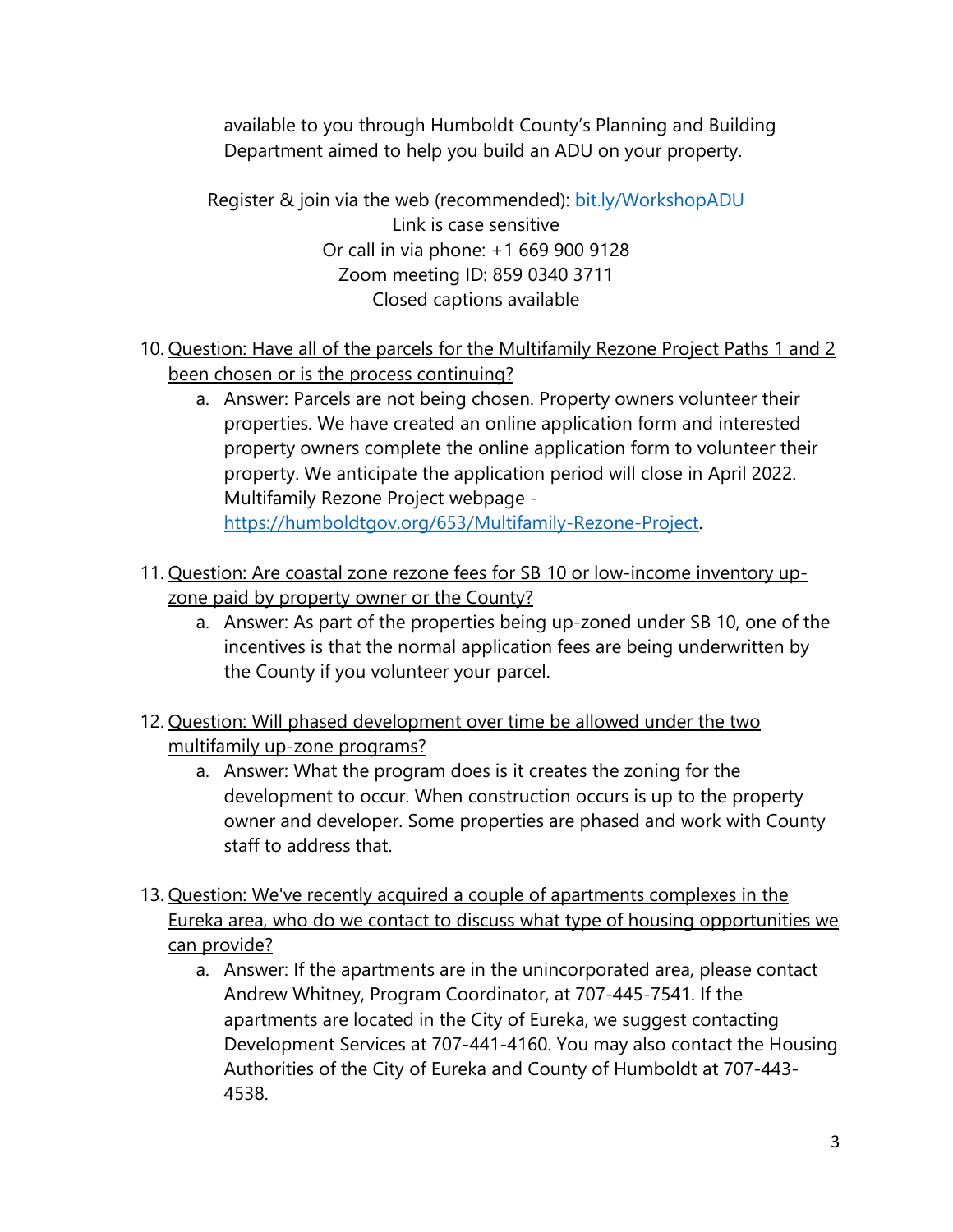- 14. Question: Can we see the details on the funding options on the County's website?
	- a. Answer: Not yet, they are pending. We will be putting out an Request for Proposals (RFP) for HOME Program Income and Permanent Local Housing Allocation (PLHA) funds in late 2022 or early 2023 and will get it on the website at that time - [https://humboldtgov.org/210/Housing-and-Grants.](https://humboldtgov.org/210/Housing-and-Grants) If you have a project that needs funding, contact Andrew Whitney, Housing and Grants Program Coordinator, by phone at 707-445-7541 or by email at [awhitney2@co.humboldt.ca.us.](mailto:awhitney2@co.humboldt.ca.us)
- 15. Question: I think it would be good to have one of these info sessions and have the city representatives attend to answer questions that come up for the cities
	- a. Answer: This is a great suggestion. We'll ask the cities about having a joint community housing workshop in the future. There has also been a multijurisdictional coordination through the COVID Economic Resilience Consortium (CERC) group. People from all over the county attend the group including Eureka, Arcata, Fortuna, etc. Housing is a regional issue, and many residents don't care if they live inside or outside of the city limits. CERC Housing Group occurs every Monday effective 1/31/2022 from 11:00 AM to 12:00 PM. You may find more information on the Redwood Regional Economic Development Commission (RREDC) website [https://rredc.com/.](https://rredc.com/)
- 16. Question: How closely is Humboldt County Planning Dept. working with other City entities (City of Eureka, Arcata, Redway, etc.) to develop affordable housing goals as outlined in this presentation? Given that so much of Humboldt County is unincorporated, is there an estimated percentage of additional housing that will be developed in unincorporated areas vs. cities?
	- a. Answer: There is some regional collaboration, syncing up our housing goals isn't to that level. Under state law, we are individually held accountable, so at the state level there are some barriers to collaboration. We have open channels of communication to talk with our counterparts.
- 17. Question: May property owners qualify for these funding sources, or must we be a developer?
	- a. Answer: A property owner would not typically be eligible for funding unless they are working with an affordable housing developer. Funding would be granted to a non-profit entity who would develop and run the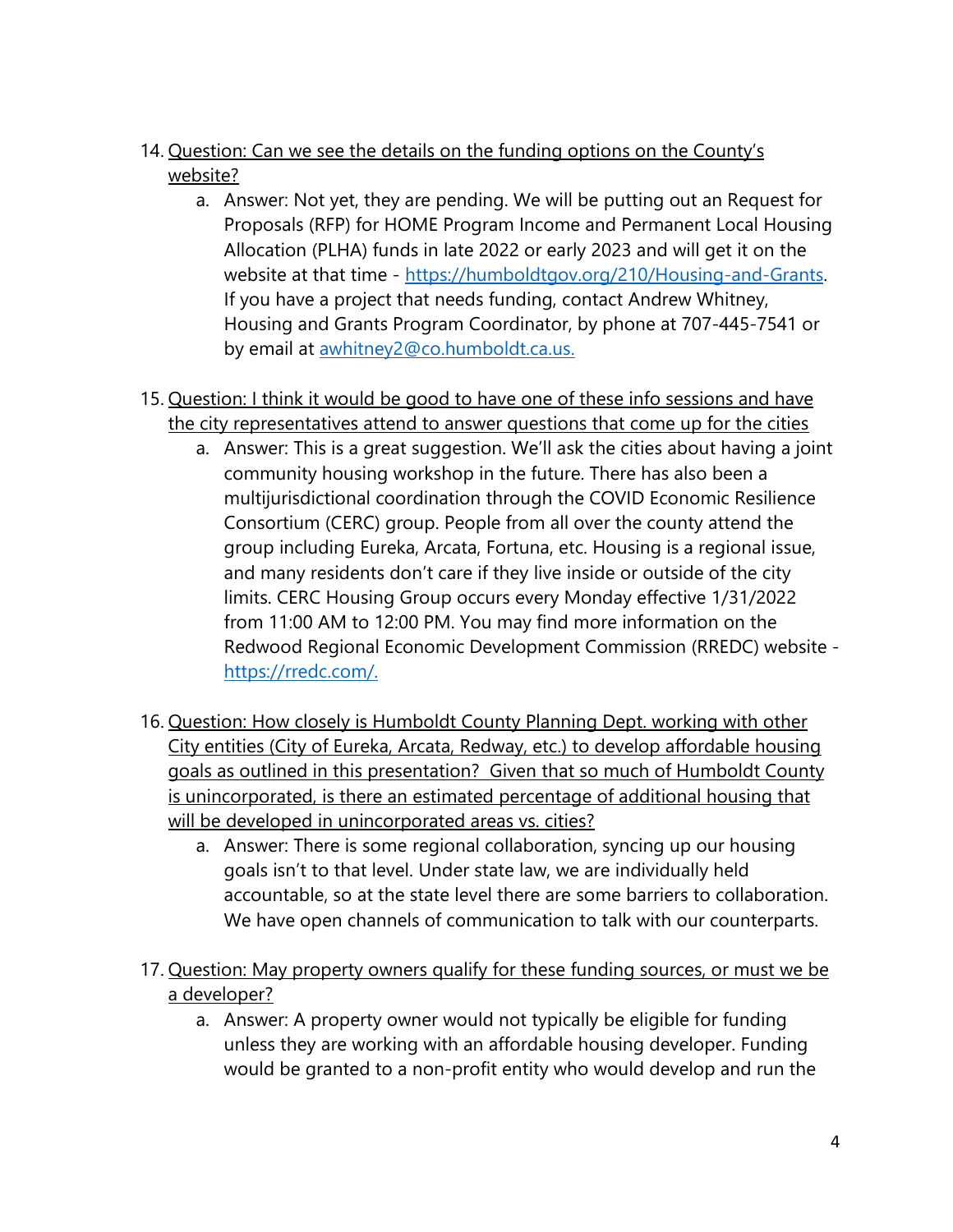affordable housing project. The County is working to fund a loan program for homeowners wishing to develop an ADU.

- 18. Question: How do we connect with nonprofit housing agencies?
	- a. Answer: There are a few in our community. Below is contact information so people can connect.
		- i. Attendee provided contact information: Housing Authorities of the City of Eureka and County of Humboldt. Address: 735 W Everding Street, Eureka, CA 95503. Phone: 707-443-4583. Email for Jennifer Boone: [jboone@eurekahumboldtha.org.](mailto:jboone@eurekahumboldtha.org)
		- ii. Rural Communities Housing Development Corporation operates as an affordable housing developer in Humboldt County. Link to website [http://www.rchdc.org/development/.](http://www.rchdc.org/development/)
		- iii. Redwood Community Action Agency:<https://rcaa.org/> has acted as an affordable housing developer in the past.
		- iv. Danco Communities, [https://www.danco-group.com/affordable](https://www.danco-group.com/affordable-housing)[housing,](https://www.danco-group.com/affordable-housing) has played a significant role in the development of affordable housing in Humboldt County.
- 19. Question: Will there be a recording of this workshop made available?
	- a. Answer: Yes, the presentation portion of the workshop is being recorded and will be made available on YouTube and the Housing and Grants Webpage, and via email to those who registered for the workshop.
		- i. Direct link to YouTube video [https://www.youtube.com/watch?v=2WrozmGnQcI&feature=youtu.](https://www.youtube.com/watch?v=2WrozmGnQcI&feature=youtu.be) [be](https://www.youtube.com/watch?v=2WrozmGnQcI&feature=youtu.be)
		- ii. Housing and Grants Webpage <https://humboldtgov.org/210/Housing-and-Grants>
- 20. Question: Is the Humboldt County Housing Authority returning any funding due to lack of units? Choice, or section 8? I have been told yes, we are and no, we are not. Is the Housing Authority here tonight?
	- a. Answer: We're not the Housing Authority but we have heard the challenge is finding units for qualifying tenants to rent.
		- i. Attendee provided contact information: Housing Authorities of the City of Eureka and County of Humboldt. Address: 735 W Everding Street, Eureka, CA 95503. Phone: 707-443-4583. Email for Jennifer Boone: [jboone@eurekahumboldtha.org.](mailto:jboone@eurekahumboldtha.org)